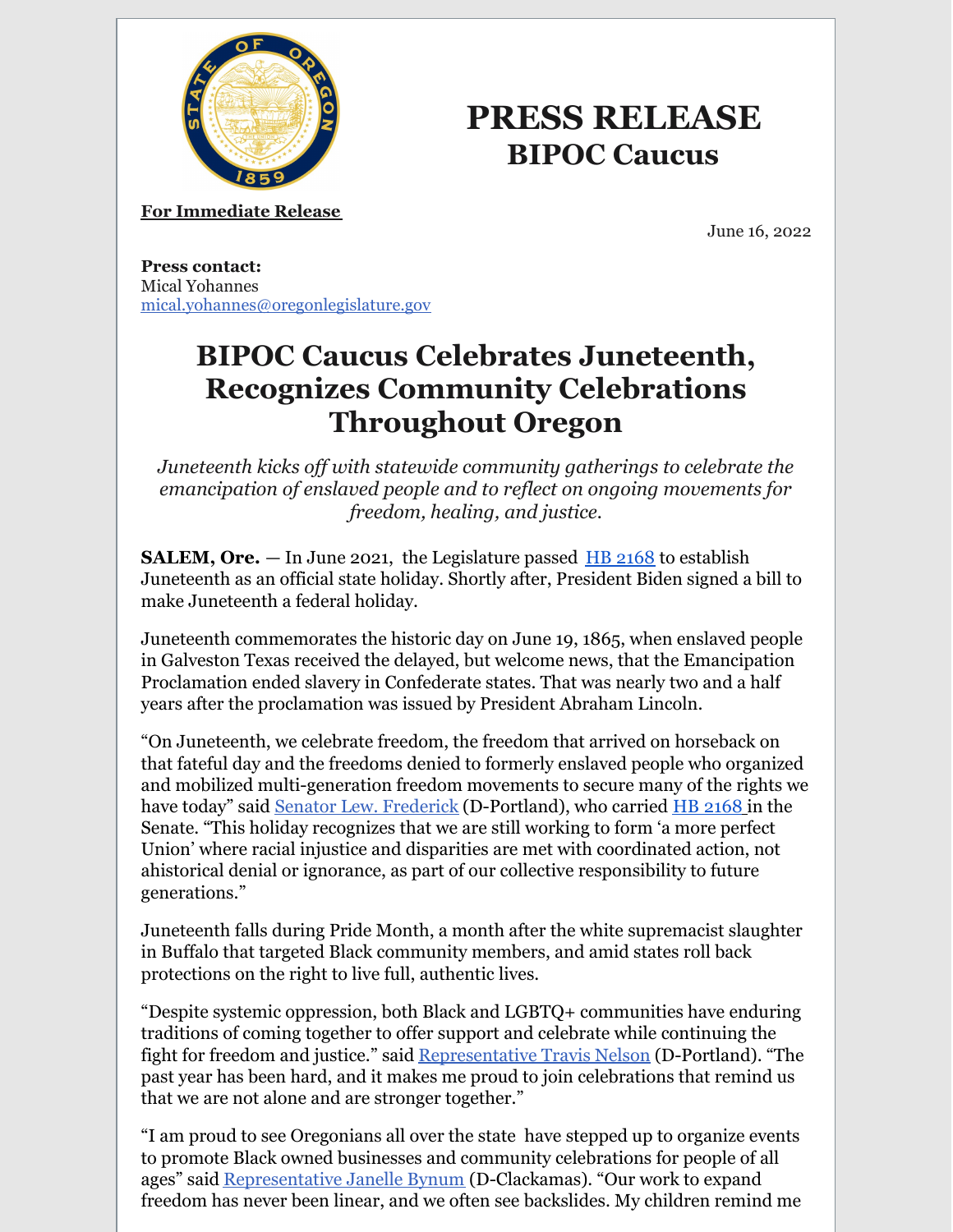that they depend on all of us to enact solutions that will promote justice and healing as a way to honor the courageous leaders who paved the way for us."

Clara Peoples, known as the "the Mother of Juneteenth, '' brought Juneteenth to Oregon, starting the first celebration in the Portland shipyards in 1945. Miss Peoples helped to initiate Portland's annual citywide Juneteenth celebration in 1972. This legacy was continued by her family and community leaders who have coordinated in following years and for this year's 50th anniversary citywide celebration.

###

## **Juneteenth 2022 Events**

Juneteenth is celebrated by communities all over the state. These community gatherings offer an opportunity to reflect, learn about the history of movements for Black freedom and liberation, pass on stories and traditions to the next generation, and celebrate the contributions of Black Americans. Please find the event information for 2022 Juneteenth celebrations.

#### Friday June 17th

## **Hillsboro Juneteenth** - Friday June 17th, 4-8PM

Afternoon celebration with food, music, speakers, and Black owned business vendors. Jerry Willey Plaza at Orenco Station: 943 NE Orenco Station Loop Hillsboro, OR 97124. Link to [Washington](https://web.washingtoncountychamberor.com/events/BlackAdvisory Business Council  Juneteenth Celebration -10859/details) County Black Advisory Business Council Event Website.

**Wellness Week 2022** - Tuesday June 14th to Sunday June 19th In celebration of the Juneteenth Holiday, Black Men's Wellness is honored to offer a week of holistic health activities for the Black [Community.](https://www.eventbrite.com/cc/wellness-week-2022-414919) Link to Wellness Week Events.

## Saturday June 18th

## **Albany Juneteenth** Saturday June 18th, 12-3PM

Celebration featuring Black owned business expo, community tabling, guest speakers, vaccination clinic and more. LBCC, 6500 Pacific Blvd SW, Albany. Link to Linn County [NAACP's](https://linnbentonnaacp.com/Juneteenth-Celebration) Event Website.

**Juneteenth at Deschutes Museum** Saturday June 18th, 10AM - 4:30PM Celebrate Juneteenth with Free Day at the Deschutes Historical Museum. [Deschutes](https://www.deschuteshistory.org/events/juneteenth-free-day-at-deschutes-historical-museum/) Historical Museum, 129 NW Idaho Ave, Bend. Link to Deschutes Historical Museum's Event Website

**Coos Bay Juneteenth Celebration** Saturday June 18th, 11AM - 4PM One day celebration with food, music, and dance. Coos History Museum, 1210 N Front Street, Coos Bay, OR. Link to Coos History [Museum's](https://cooshistory.org/events/juneteenth/) Event Page.

**Hermiston Juneteenth Celebration** Saturday June 18th, 4PM - 8PM Annual celebration with food, music, activities for kids. McKenzie Park, 320 S 1st St. [Hermiston,](https://allevents.in/hermiston/juneteenth-hermiston/200022706525552) OR. Link to Hermiston Cultural Awareness Coalition Event Page.

**Milwaukie Juneteenth Celebration** Saturday June 18th, 11AM-3PM Live music, vendors, and food. Water Tower Park: 9890 SE 40th Avenue, Milwaukie, Oregon, 97222. Link to the City of [Milwaukie's](https://www.milwaukieoregon.gov/events/juneteenth) Event Website.

**Portland Juneteenth Celebration** Saturday, June 18th, 11AM - 7PM.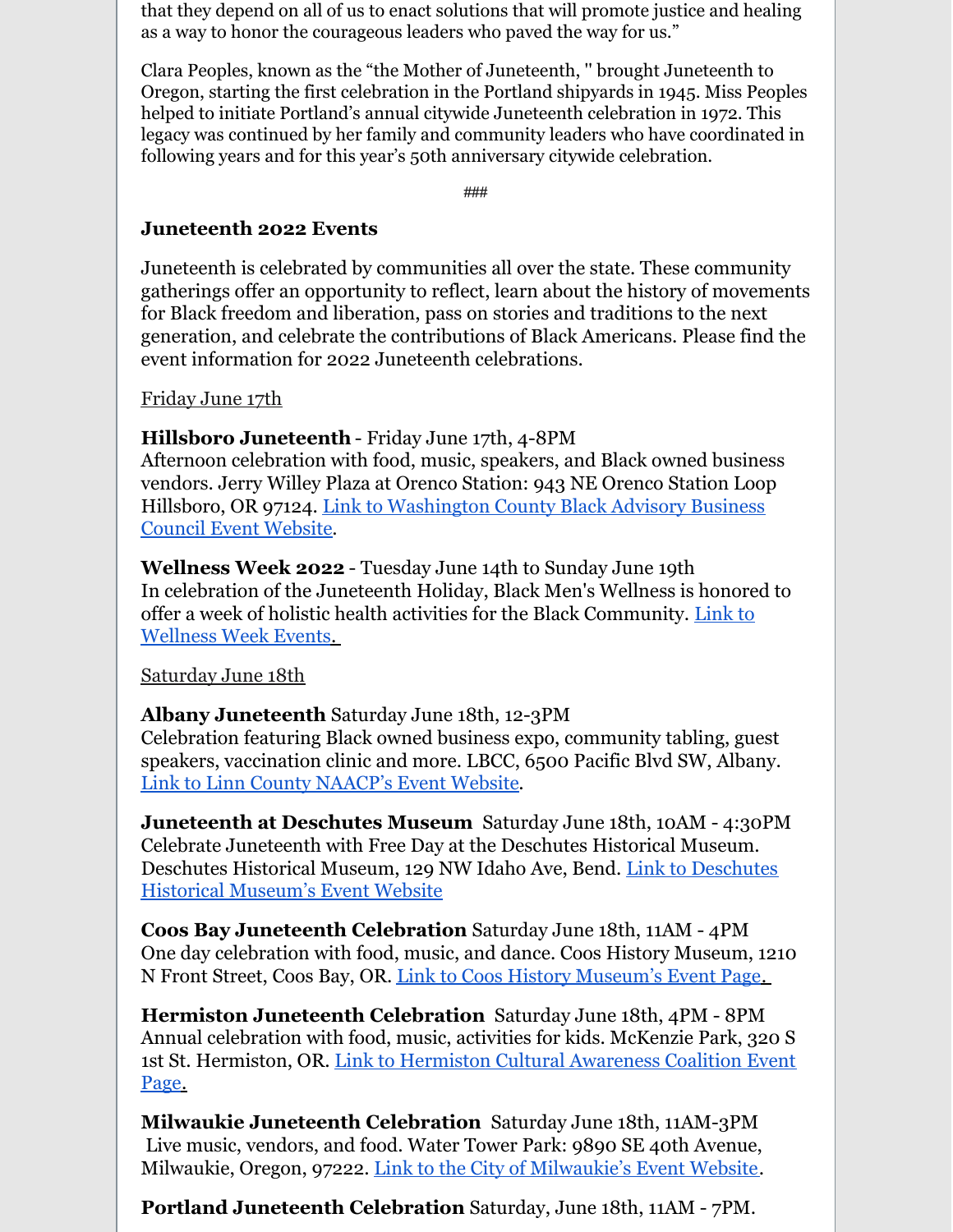Parade begins at 11AM at Safeway 5920 NE Martin Luther King Blvd (MLK) and ends at Lillis-Albina Park. A two day celebration featuring artists, activists, a parade, and vendors. Link to [Juneteenth](https://www.juneteenthor.com/) Oregon Event Page.

**PDX Juneteenth Market** Saturday June 18th, 11AM - 4PM Juneteenth Makers Market, featuring Black vendors, creatives, handmade goods. Honey Latte Cafe, 1033 SE Main St, Portland [OR97214.](https://www.eventbrite.com/e/juneteenth-makers-marketplace-tickets-343901648087) Link to Honey Latte Cafe's Event Website

**Freadom Festival Saturday** Saturday June 18th, 12-6PM All are welcome to celebrate Portland's first annual Black Book festival. [Peninsula](https://www.freadomfestival.com/) Park, 700 N Rosa Parks Way, Portland. Link to Prose Before Bro's Event Website.

**Black Owned Business Juneteenth Market** Sat. June 18th 10AM - 2PM. Come, shop local and celebrate black entrepreneurship at our Juneteenth Black Business Fair. Enjoy music, good food and community. All Saints Episcopal Church 4033 Southeast [Woodstock](https://www.eventbrite.com/e/celebrate-black-tickets-317255629127) Boulevard Portland, OR 97202. Link to Celebrate B.L.A.C.K. Event Page.

**Wilsonville Juneteenth Celebration** Saturday June 18th, 10AM - 12PM Annual Juneteenth Celebration. Town Center Park, 29600 Park Pl, Wilsonville, OR. Link to the City of [Wilsonville's](https://allevents.in/wilsonville/juneteenth-celebration/200022444568110) Event Website.

Sunday June 19th

**Central Oregon Juneteenth** Sat. 6/18 and Sun. 6/19 from 11AM - 6PM A two day celebration with fun, food, education, and entertainment. Drake Park, 777 NW Riverside Blvd, Bend, OR. Link to Central Oregon [Juneteenth](https://www.juneteenthcentralor.com/) Event Page.

**Eugene Juneteenth Celebration** Sunday June 19th, 12PM - 6PM 3rd Annual Juneteenth celebration. Alton Baker Park, 100 Day Island Rd, Eugene, OR. Link to the Eugene [Juneteenth](https://www.facebook.com/events/1608198422895387) Event Page.

**Florence Juneteenth Celebration** Sunday June 19th, 12:30 PM Picnic with a program featuring Eugene City Councilor Greg Evans, entertainment provided by Sunny Sundstrom and activities for kids. Florence United [Methodist](https://forflorence.org) Church, 333 Kingwood St. Link to Florence Organizes Event Page.

**Gresham Juneteenth Celebration** Sunday June 19th, 12PM - 6PM Vance Park, 1400 S.W. 181st Ave 3rd Annual Juneteenth celebration with food, performers, vendor booths and fun for all. Link to article [announcing](https://pamplinmedia.com/go/42-news/545997-437138-greshams-juneteenth-event-returns-next-month?wallit_nosession=1) the 2022 Gresham Juneteenth event.

**Medford Juneteenth Celebration** Sunday June 19th, 11AM - 7PM One Day celebration in collaboration between BASE and BEST team at Oregon Dept. of Human Services. Pear Blossom Park312 East 4th Street Medford, OR, 97501. Link to [Medford's](https://www.medfordfood.coop/calendar/juneteenth-2022) Food Coop's Event Website.

**Portland Juneteenth Celebration** Sunday, June 19th, 11AM - 6PM. A two day celebration featuring artists, activists, a parade, and vendors. Lillis-Albina Park, N. Flint and N. Russell Street, Portland. [Juneteenth](https://www.juneteenthor.com/) Oregon Event Page.

**Juneteenth Black QT Pride Kick-Back!** Sun June 19th, 4–8 PM